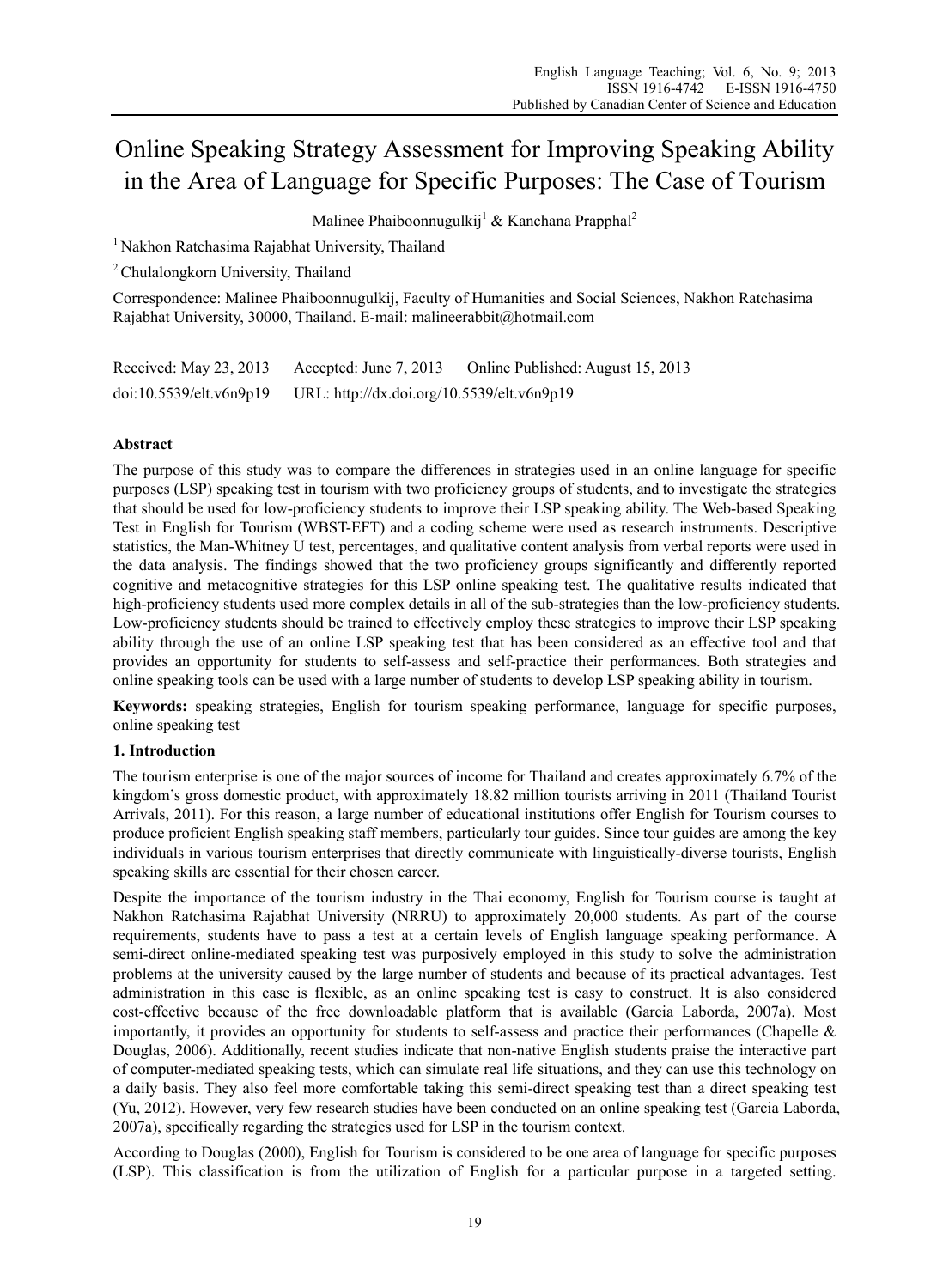Following Douglas's views (2000), LSP ability is a result of the interaction between specific purpose background knowledge and language ability in which strategic competence acts as mediator between language knowledge and background knowledge and test input. Strategic competence is made up of four strategies namely, discourse assessment, communicative goal setting, linguistic planning, and control of linguistic execution. Strategic competence is thus significant in LSP ability utilized in speech production. An analysis of strategic competence can provide details that we can anticipate from students' performances (Fulcher, 2003a). Moreover, a number of research studies have claimed that successful learners employ a particular type of strategy in their communication (Swain, Huang, Barkaoui, Brooks & Lapkin, 2009; Lam, W.Y.K., 2007; Nakatani, 2006).

Considering the significant role of strategic competence in LSP ability, and the scant number of research studies on strategies used in LSP online-mediated speaking tests in tourism, there is a strong need to investigate the strategies used in this test modality, especially for pedagogical purposes. The goal is to assist the large number of low-proficiency students to effectively improve their LSP speaking ability. The findings on the strategies used in the LSP test for the present study will provide fruitful information in designing course contents and instructional approaches that facilitate the use of these strategies in English for Tourism courses in the context of Thailand. Additionally, an LSP online speaking test could be implemented in other LSP courses at NRRU to a large number of students. This study, thus, aims to compare the types and frequencies of speaking strategies used by high- and low-proficiency students, and to investigate the strategies that should be trained for low-proficiency students, to improve their LSP speaking ability in the area of tourism.

#### **2. Literature Review**

### *2.1 Speaking Strategy Taxonomy*

Following the interactional view of the language competence model (Bachman & Palmer, 1996), Fulcher (2003a) notes that the strategies used in speaking were derived from analysis of strategic competence, which "provides details of what we could look for in test-takers' speech" (p.31). He also states that the strategies used in speaking comprise two main categories: achievement and avoidance. Achievement strategies are used when learners lack knowledge of the target language, particularly regarding lexicon and grammar. Therefore, they try to overcome this difficulty by finding a way around the problem. This category includes six strategies: overgeneralization/morphological creativity, approximation, paraphrase, word coinage, restructuring, and code switching. Avoidance (or reduction) strategies, on the other hand, are used when learners do not have full control of the target language. This category of strategies has been used mostly by low-proficiency learners (Littlemore, 2003). Avoidance strategies are made up of formal and functional avoidance. Formal avoidance occurs when learners avoid using a particular part of the language system. However, this strategy is difficult to detect. Learners use functional avoidance to avoid a particular word, topic, or to end the conversation.

For the present study, the speaking strategy was derived from reported behaviors or thoughts during the test-taking process. Theoretically, Swain et al. (2009) states that test-taking strategies are "the conscious, goal-oriented thoughts and behaviors test-takers use to regulate cognitive processes, with the goal of improving their language use or test performance" (p.2). Therefore, the speaking strategies in this study incorporate mixed frameworks and are comprised of communication strategies (achievement and avoidance strategies), cognitive strategies (selecting, comprehending, storing memory and retrieval), and metacognitive strategies (goal setting, organizing, planning and evaluating) (Fulcher, 2003a; Bachman & Palmer, 1996; Swain et al., 2009).

### *2.2 Strategic Competence in LSP Ability*

According to Douglas (2000), language for specific purposes (LSP) ability "results from the interaction between specific purpose background knowledge and language ability, by means of strategic competence engaged by specific purpose input in the form of test method characteristics" (p.40). Douglas's definition of LSP ability is based on Bachman and Palmer's (1996) model of communicative language ability, with some modification of the strategic competence component, and he added the notion of background knowledge to the model. In a specific purposes context, the relationship between language ability and specific background knowledge is one of the key features of LSP.

The LSP ability model is comprised of three factors: language knowledge, strategic competence, and background knowledge. Language knowledge incorporates grammatical knowledge, textual knowledge, functional knowledge, and sociolinguistic knowledge. Language knowledge deals with the process of language production and its appropriate use in context situations. Strategic competence refers to the metacognitive strategies or higher order thinking and communication strategies which are hierarchically employed by language users. Background knowledge is the central issue that marks distinctive characteristics of LSP ability. Individuals relate this long term memory knowledge, which is based on previous experience, with the present input to predict upcoming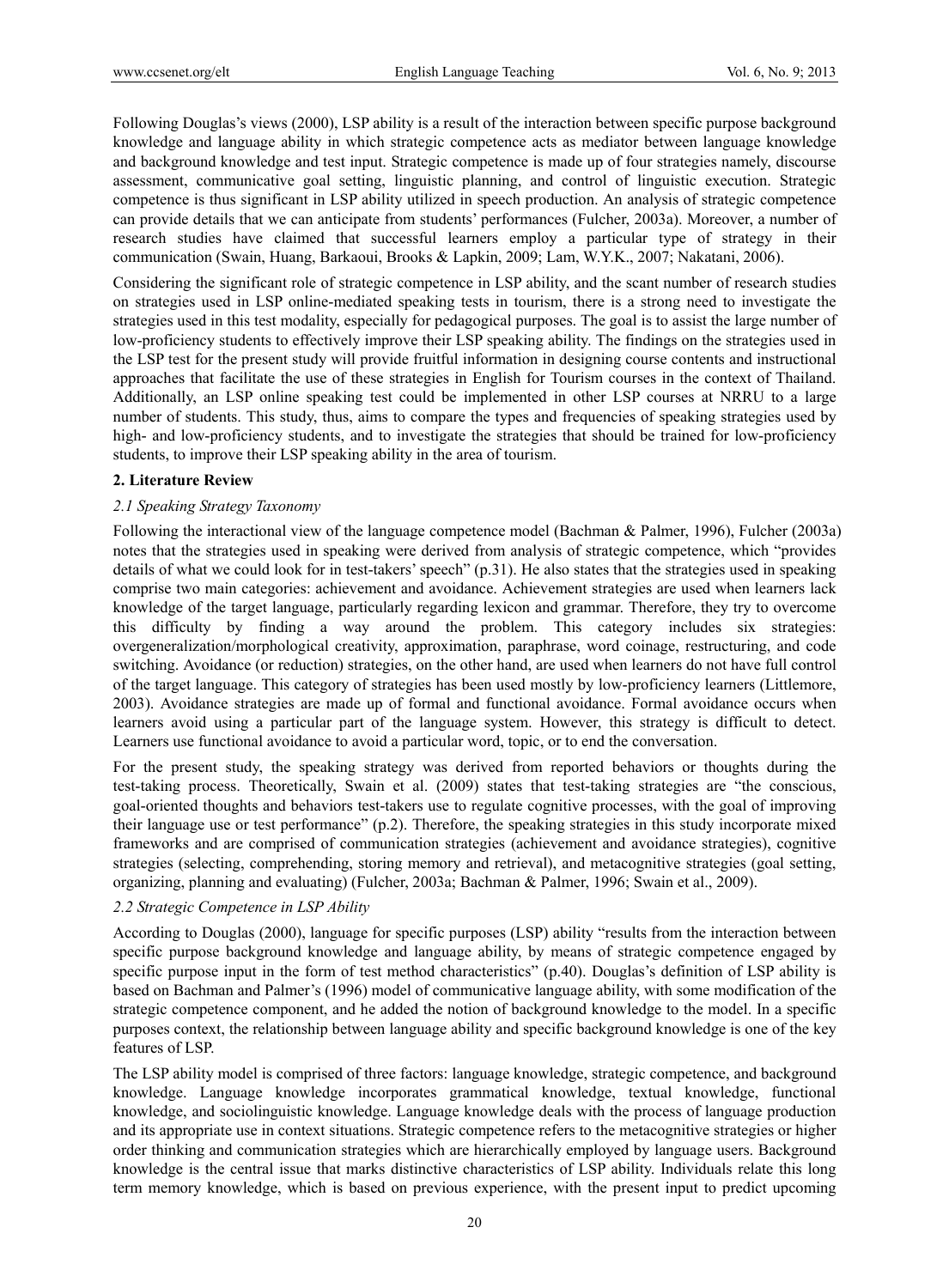events and to make a decision. In the testing context, test-takers retrieve pertinent background knowledge and relate it with language knowledge to interpret the communicative situation and to respond to the test tasks that resemble the target language use situation. Strategic competence serves as the mediator to facilitate the interaction between these language ability components. In Douglas' LSP ability framework, strategic competence consists of discourse assessment, communicative goal setting, linguistic planning, and control of linguistic execution.

There are few studies that have investigated the inclusion of strategic competence in the LSP construct, as indicated by Elder (2001). The author reported the mismatch of the test-takers' LSP communicative ability between linguistic competence and non-language ability, such as strategic competence and teaching skills. Elder proposed that linguistic ability should be separated from non-language competence. This approach of separating these factors could be employed in situations when assessing the sensitivity of contextual situational English usage and can be substituted for inadequate linguistic competence.

#### *2.3 Strategies Used in Language Performance*

Research on the strategies used in language performance, particularly speaking ability, has been conducted on the comparison of proficiency levels and strategies used with varied results. Although participants employed a wide array of strategies, only some strategies had positive effects on language performance (Song, 2005). This includes the interaction between the strategy used and the level of proficiency; however, the findings remain inconclusive (Nakatami, 2006; Ting & Phan, 2008; Cabaysa & Baetiong, 2010; Ma, 2009; Mendez Lopez, 2011; Anderson, 1983 cited in Van Moere, 2006).

A study conducted by Song (2005) explored the language strategy used in the Michigan English Language Assessment Battery (MELAB) and the relationship between the strategy used and learners' performance. A total of 179 students that took the MELAB participated in this experiment. Questionnaires on the strategies used, focusing on cognitive and metacognitive strategies, were distributed to obtain data on the reported strategies. The findings revealed that the students used six types of cognitive strategies: repeating/confirming information strategies, writing, practicing, generating, applying rules, and linking with prior knowledge. They also used three metacognitive strategies: evaluating, monitoring and assessing. The analysis indicated that the more test-takers synthesized what they had learned and applied it in actual practice, they performed better. In contrast, the use of repetition strategies led to worse performance. Similarly, the finding of Nakatani (2006) corresponds with previous studies (Song, 2005). This author investigated learners' strategies used in communication tasks as part of the validation study of the oral Communication Strategy Inventory questionnaire (OCSI). A comparison of the strategies used across proficiency levels was conducted and the findings showed that some strategies were favored by a particular proficiency group. Sixty-two Japanese female students were selected to participate in the study and were separated into high, middle, and low-proficiency groups using the Oral Test Assessment Scale for Japanese ESL. It was found that social-affective strategies, fluency-oriented strategies, and negotiation for meaning were used more by the high-proficiency group than the low-proficiency one.

Moreover, Cabaysa and Baetiong (2010) compared the frequency and types of language learning strategies of intermediate and novice students. The authors found that the two ability groups reported using metacognitive, social/affective, and compensation strategies. There was a significant difference in the frequency of the metacognitive strategies between the two groups (Novice=75, Intermediate=165). The intermediate group reported more than twice as many metacognitive strategies as the novice group. Ma (2009) conducted an empirical study on the comparison between strategies employed in oral English classes and writing classes. Cognitive, metacognitive, and social and affective strategies were investigated. As part of the study, it was found that proficiency levels were significantly and closely correlated with the use of speaking strategies. Students with high proficiency levels tended to employ more language strategies than those with low proficiency levels.

Similarly, these findings correspond with the recent findings of Mendez Lopez (2011). The authors investigated the speaking strategies used by bachelor's degree English language teaching students from five public universities in Mexico, which were categorized into beginner, intermediate, and advanced groups. The strategies included asking for repetition, paraphrasing, and asking for message clarification. It was found that asking for message clarification was the most reported strategy out of the three proficiency groups. More specifically, students selected strategies in relation to their proficiency levels. Beginners used speaking strategies to compensate for the lack of language knowledge, whereas intermediate students were more likely to make use of their background knowledge; thus, this group reported the most varied strategies among the three groups. These findings agreed with the results from a study of cognitive development by Anderson (1983, cited in Van Moere, 2006), in that a particular proficiency group benefited from a particular strategy. The author indicated that the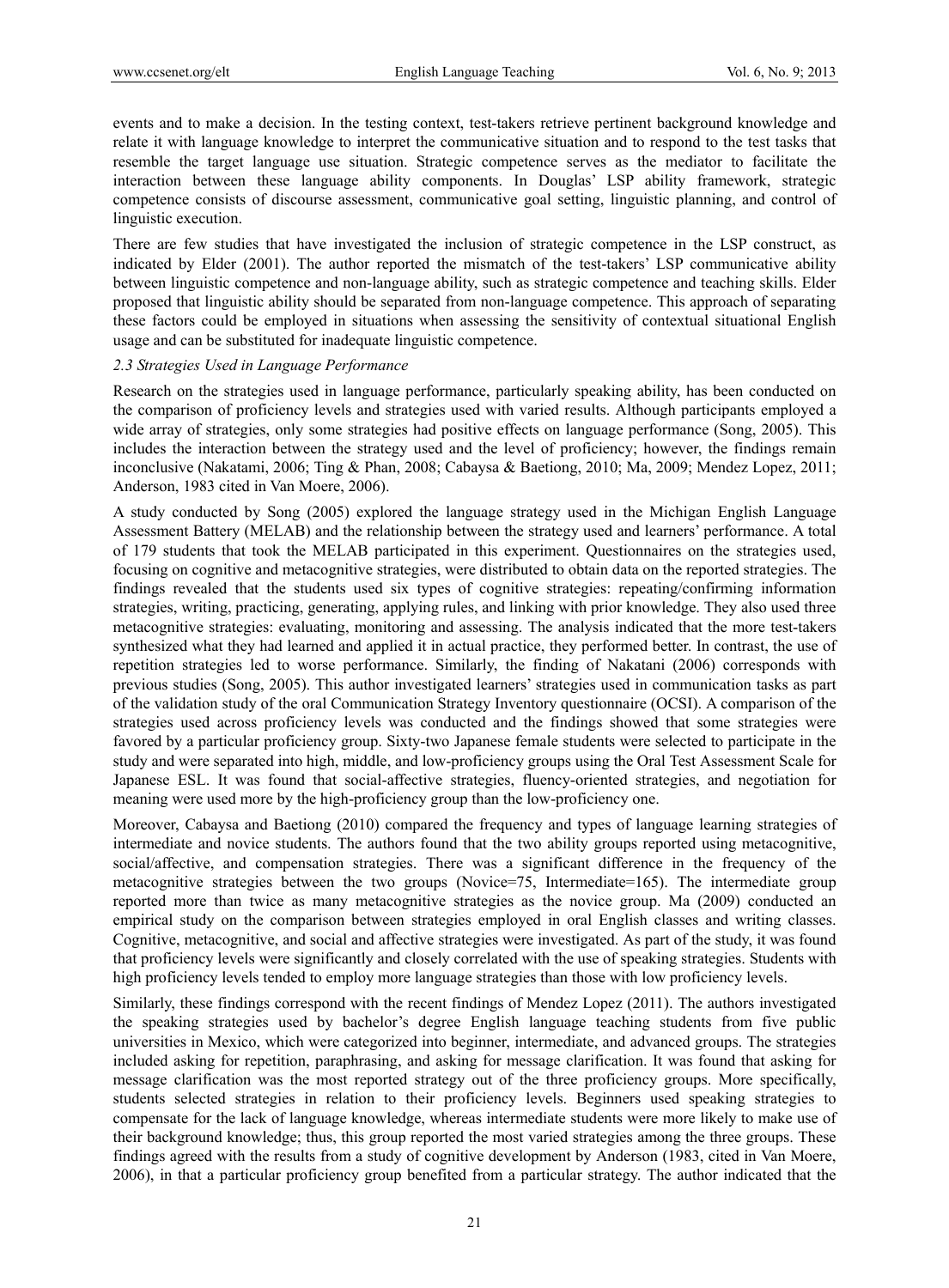mastery of the target language linguistic knowledge facilitated the candidates' cognitive processing resources so that they were to effectively produce speech. For this reason, the high-proficiency candidates may have an advantage from their cognitive processing as they had to spend less time on input processing and response formulation than the low-ability candidates.

Contrastively, Ting and Phan (2008) found no difference in the total number of strategies used in an oral simulated discussion task across EFL learners' proficiency levels. The authors investigated the influence of the target language proficiency of EFL learners and interlocutors on the use of communication strategies with 20 undergraduate Malaysian participants. They were separated into proficient and less proficient groups according to their Malaysian University English Test (MUET) scores. The findings showed that the proficient group employed 132 individual strategies, whereas the less proficient group used 142 strategies. Thus, the statistical data revealed no difference in the total number of strategies used.

#### *2.4 Strategies Used in Web-Based/Computer-Based Speaking Performance*

A number of research studies on technology-integrated speaking performance have shown that examinees employ a wide range of strategies to attempt the test tasks (Swain et al., 2009; Smith, 2003). Some studies focused on the communication strategies used (Smith, 2003), whereas some included particular strategies used in a certain task types (Swain et al., 2009; Smith, 2003). The findings regarding students' choices of strategies used in a particular task type remain inconclusive (Swain et al., 2009).

Swain et al. (2009) investigated the strategies used for the Internet-based TOEFL, focusing on the speaking section, across the three task types: 1) independent, 2) integrated reading, listening and speaking, and 3) integrated listening and speaking. The relationship between the reported strategies and participants' performance on the task based on their test scores was examined. The participants were 16 graduate and 14 undergraduate Chinese speakers, separated into four proficiency levels according to their language proficiency pre-test scores: graduate advanced (A), graduate intermediate (B), undergraduate advanced (C), and undergraduate intermediate (D). A background questionnaire was distributed to all participants before the administration of the speaking section of the TOEFL iBT (SSTiBT). The findings showed that the participants used overall 49 individual strategies across six tasks, which were categorized into five types: metacognitive, communication, cognitive, approach, and affective. Metacognitive (33.42%), communication (26.48%), and cognitive (25.04%) were reported as the three most frequently-used strategies. Regarding the strategies used and proficiency levels, communication strategies were significantly used more by undergraduates, particularly in the organizing thought strategy. Contrastively, graduates significantly employed more cognitive and affective strategies than undergraduates. The results of the study indicated no statistically significant differences in the strategies used between two proficiency groups.

Likewise, the strategies used in the computer-mediated context were investigated by the Smith (2003). The focus of the study was on communication strategies for maintaining discourse or conversation, as well as compensation, strategies used to compensate for the lack of target language knowledge. The effects of task types on the strategies used and the effectiveness of particular communication strategies were also explored. The participants were comprised of 18 intermediate ESL students in U.S. universities with diverse L1 backgrounds. They were required to participate in a pair task in a computer-mediated communication environment (CMC) called ChatNet, a software program used for typing message to communicate for 5 weeks. It was found that the participants used a wide range of communication strategies during their CMC task performance. The four most frequently used out of 26 strategies were: fillers (54 times), substitutions (43 times), framing (30 times), and politeness (28 times). The present study found no task effects on communication strategies; however, the task types might affect the use of compensation strategies. Almost twice as many compensation strategies were used in the decision-making tasks (65%) compared to those of the jigsaw tasks (35%).

### *2.5 Advantages and Disadvantages of Technology-Mediated Oral Proficiency Performance*

Due to the number of their technological advantages concerning test construction and administration, web-based language tests (WBT) have been increasingly used in testing contexts (Roever, 2001). Web-based language tests share similar features with computer-based language tests (CBT). Two advantages of the WBT testing approach over a CBT testing approach are their flexibility and convenience in test administration (Roever, 2001). According to Hamilton, Klein, and Lorie (2000), and Roever (2001), WBT has gained status in the assessment context arising from its being very user-friendly. This is especially true regarding a low-tech approach that does not require expertise in programming or sophisticated hardware or software. Internet technology also allows test developers to create interactive, semi-direct speaking tests due to the availability of free software and the capability to post tests online for free; hence, the test is considered to be cost-effective. The low-tech WBT was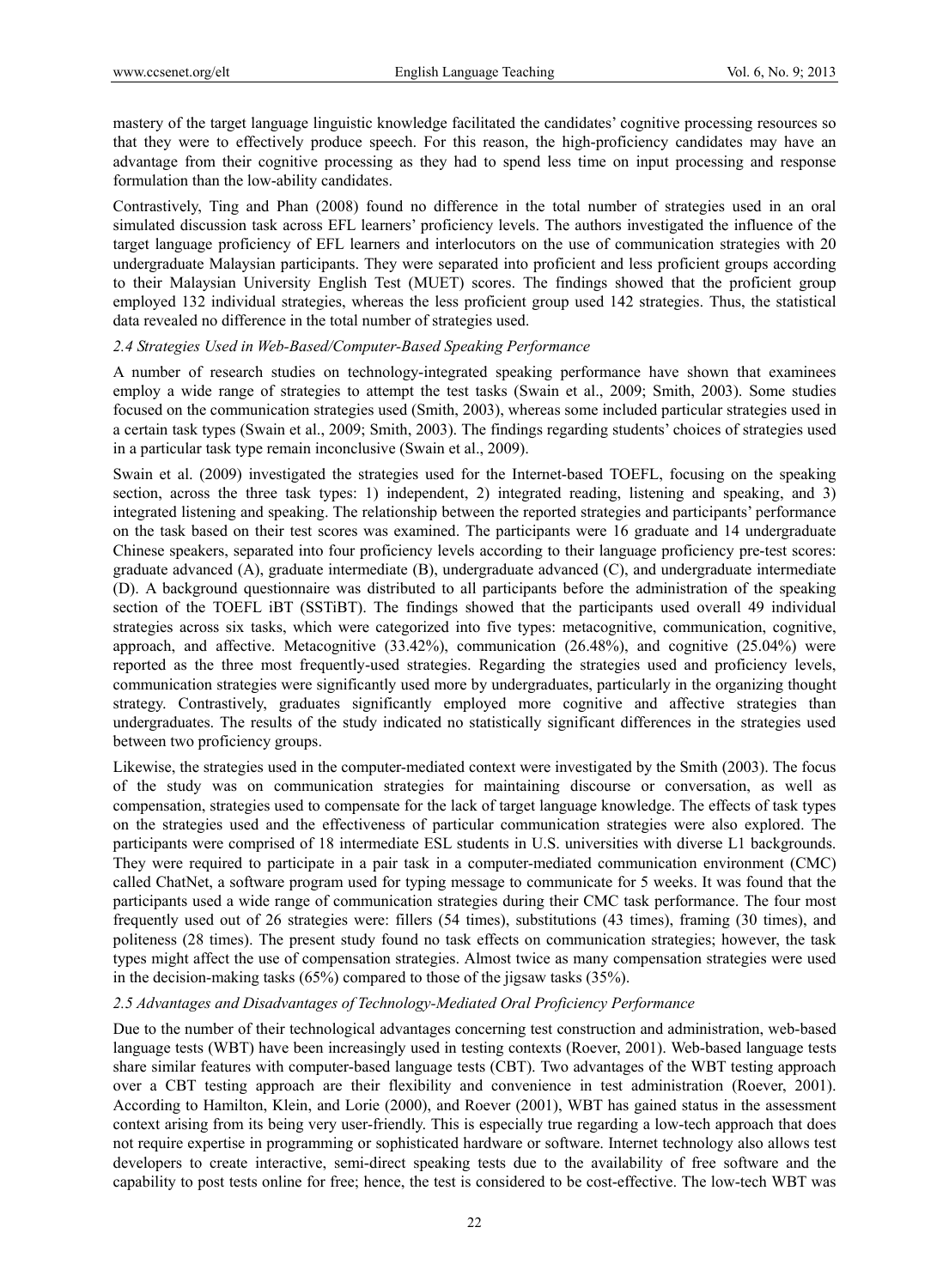an integral part of this study due to its practicality in being a user-friendly program, less dependent on technology expertise, and because of the reduced financial concerns regarding test development.

Few studies have claimed that the WBT is suitable for low-stakes assessment (Chapelle & Douglas, 2006; Roever, 2001), especially for self-assessment. However, Garcia Laborda (2007a) wrote on the use of the World Wide Web platform for standardized high-stakes tests. He projected that numerous standardized technology-based tests will eventually be available online and will include speaking skill evaluation. Likewise, Hamilton et al. (2000) discussed the feasibility of using WBT for large-scale standardized tests due to its numerous technological advantages, such as being inexpensive, its rapid scoring capability, the central storage of item banks, and its being less dependent on sophisticated software and hardware. All of these attributes of WBT makes it suitable for large-scale testing projects. One of the most prominent standardized tests is the Test of English as a Foreign Language (TOEFL iBT), which incorporates online technology in test delivery and administration, specifically in the speaking section (Alderson, 2009). A recent study of Yu (2012) with 208 non-native English speakers in the U.S. showed that the participants preferred the computerized version of the SPEAK test over audio-tape oral proficiency tests, although the most preferred modality was the direct face-to-face interview. Participants praised the computerized modality speaking test on its interactive technology, which could simulate the real life situation of video conferencing. They felt more comfortable taking the computerized speaking test than using the audio-tape modality because they use computers on a daily basis and they also claimed that the standardized procedures in the computerized mode would assess their speaking ability more accurately than the interview test. However, the participants mentioned the disadvantages of computer-based speaking test—that this modality did not allow two-way dynamic interaction and there was no second chance for clarification; therefore, the author suggested that both timers and tutorials should be used to solve these problems.

Although these previous studies reported on the use of Internet technology in a number of skill areas, its use is limited regarding speaking ability, as claimed by Garcia Laborda (2007a), particularly in the LSP context, which is the focus of the present study. Therefore, this study aims to compare types and frequencies of speaking strategies used by high- and low-proficiency students in taking the WBT-EFT, and investigate the strategies that should be trained for low-proficiency students to improve their LSP speaking ability. The research questions have been formulated for these objectives as follows: "Are there any differences in speaking strategies used by high- and low-proficiency students in attempting the WBT-EFT?", and "What are the strategies that students need to be trained to improve their LSP speaking ability?"

#### **3. Methodology**

#### *3.1 Participants*

The sample group was 120 participants that had an English for Tourism I (EFT I) course grade of A, B+, B and D; they were randomly selected to participate in this study. They were then classified into two groups based on their EFT I course grade. The mean score of the EFT I course grade was 67.50 and the standard deviations were 10.16. The Z value was calculated to categorize the participants into the high- and low-proficiency groups. The 60 participants that had the highest Z scores were assigned into the high-proficiency group ( $Z=0.3$  to 1.5) and the 60 participants with the lowest Z scores were categorized as the low-proficiency group (Z=-0.5 to -1.7). Then, nine participants from each proficiency groups for a total of 18 were randomly selected to participate in the stimulated recall interview session to elicit the types and frequency of strategies used in doing the test.

### *3.2 Research Instruments*

3.2.1 The Web-Based Speaking Test in English for Tourism (WBST-EFT) and the Rating Scale

The WBST-EFT was developed under the theoretical framework of the LSP test development proposed by Douglas (2000), which had been modified from the framework of Bachman and Palmer (1996). This instrument also included the interface design framework for the technology-integrated test from Fulcher (2003a). The WBST-EFT is the LSP semi-direct final achievement speaking test for English for Tourism II course at Nakhon Ratchasima Rajabhat University (NRRU). The test task contents were based on the results of the needs analysis questionnaire. Subject specialists have suggested including all of the specific features of an LSP situation in the test tasks so that these test tasks authentically share significant features of real-world tasks (Douglas, 2000). Consequently, this representation of the test performance is likely to be similar to that of the actual performance in the target situation. Some parts of the task contents were based on the analysis of the English for Tourism II course syllabus.

After the classification and selection of test tasks, the blueprint of the test was drafted. There were three sections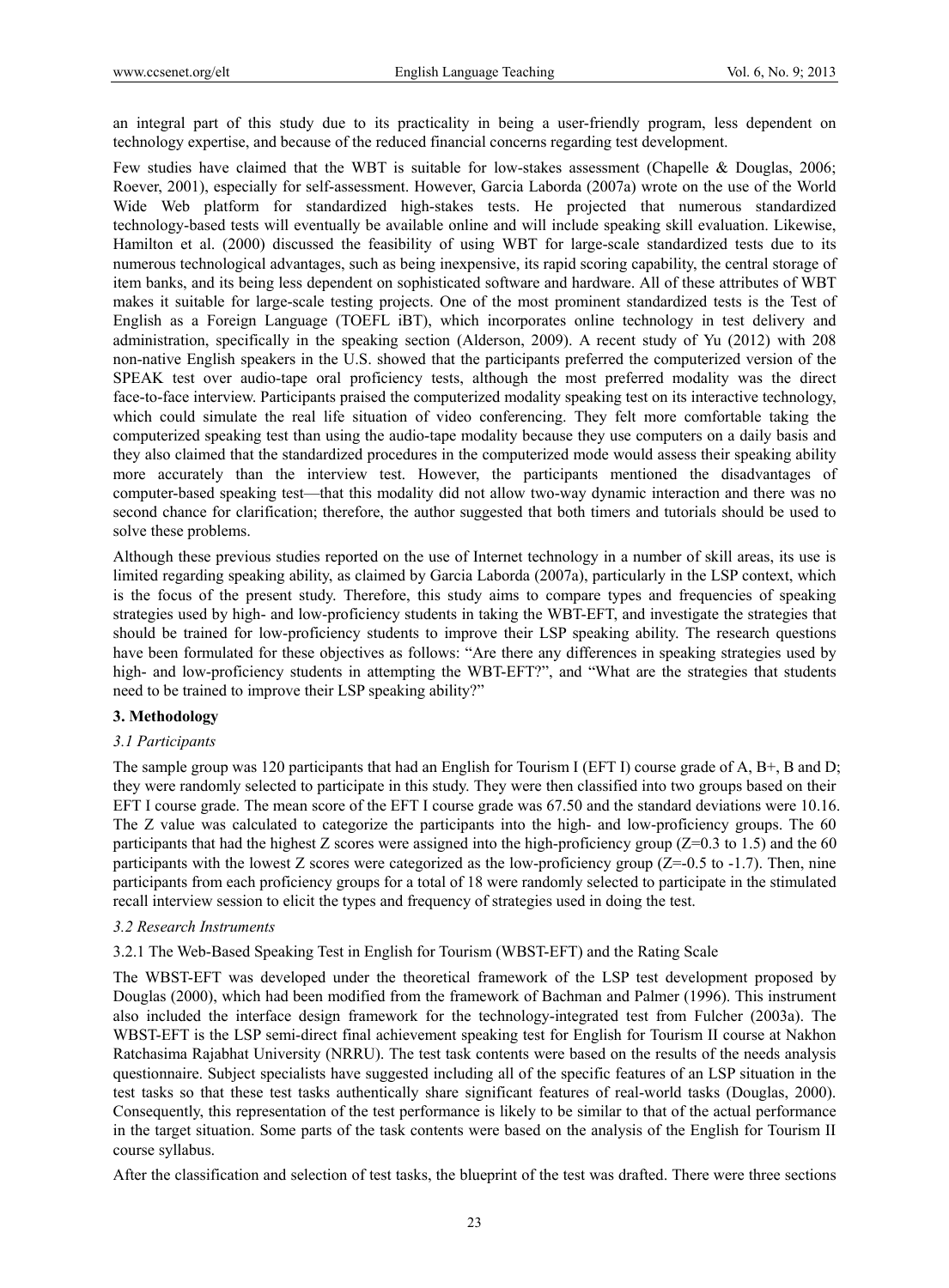in the WBST-EFT, which was categorized by task types based on the situations and language functions that were performed in the professional tour guides' career. In task type one, presenting tourist attractions tasks were pertinent to the language function in expressing tourism content knowledge. For task type two, giving polite suggestions to the tourists' tasks were related to the language functions used for making requests, suggestions, greetings, and apologizing. In this study, this task type focused mainly on making suggestions to the tourists, particularly on Thai etiquette. For task type three, the language functions dealt with tourists' enquiries and complaint tasks. Each task type was made up of two sub-tasks and there were six sub-tasks in total.

Then, all of the tasks were posted on the Moodle Version 1.9.5, which is a freeware online template and program that is currently used at NRRU. The test was administered in the computer lab. At this stage, before the rating scale was developed, the construct to be measured was obtained from the course objectives analysis using the specific purpose language ability framework of Douglas (2000) and speaking ability of Fulcher (2003b).

#### The Rating Scale

An analytic rating scale was used in this study due to its appropriateness for the test purpose, and it allowed for assessing specific components of language ability. In terms of criteria for correctness, accuracy in linguistic elements, range, complexity, and appropriateness of speech production were used. The rating scale consisted of seven components: knowledge of pronunciation, knowledge of vocabulary, knowledge of grammar, knowledge of language functions, knowledge of cohesion, fluency, and content knowledge. There were five ability bands for each component, starting from band level 0 (a very poor user), 1(beginner), 2 (a fair user), 3 (a good user) to 4 (a very good user). The ability band level was obtained from the summation of the averaged scores from the two raters in each test task.

#### 3.2.2 The Strategies Coding Scheme

The coding scheme was developed from the list of strategies used, according to compilation of the related literature on strategic competence and Internet-based speaking test-taking strategies (Fulcher, 2003a; Bachman & Palmer, 1996; Cohen, 1998; Cohen, 2006; Swain et al., 2009). It consisted of three main types of strategies: communication strategy (achievement and avoidance), cognitive strategy (selecting, comprehending, storing memory and retrieval), and metacognitive strategy (goal setting, organizing, planning and evaluating). After the list had been developed, the interview questions were drafted. These interview questions were employed to investigate the types and frequency of test-taking strategies used in completing the WBST-EFT. The interview included the scripts and questions used during the stimulated recall session to elicit the test-taking strategies. Similar to other instruments, the list of strategies used and the interview questions were validated by three experts in the field using the IOC table. All of the items on the list, scripts, and interview questions had an IOC value of 1.00. Similar to the previous instruments, the instructions on the interview questions and scripts were revised for clarity of language based on the experts' suggestions before the pilot and main study were conducted. The reported strategies were transcribed and categorized by two coders to avoid inconsistency and bias of the data. One of the coders was the researcher and the other one was an English lecturer that had an M.A.in Applied Linguistics with 35 years of experience in the profession.

### *3.3 Data Collection Procedures*

The WBST-EFT was administered to 120 participants and after they completed the test, 18 participants from two proficiency groups were randomly selected to participate in the stimulated recall interview session to elicit the strategies used.

In the stimulated recall interview session, participants were asked to watch the playback video clips of their recorded performances when they attempted the test. They were asked to report on their thoughts before, during, and after the task performance. They could pause the clips any time they wanted while giving a report on the strategies used. Their verbal report responses were transcribed and coded by two coders. In order to ensure reliability, the coders were trained to understand the strategy taxonomy and coding procedure before the pilot study. The two coders first used the coding scheme with six sample speeches before they started coding the actual test-taking strategies responses. When there was a discrepancy of the types and frequencies of reported strategies between the two coders, the third coder was consulted in order to come to a final agreement based on the coding scheme. Some parts of the coding scheme were revised before being used in the main study.

### *3.4 Data Analysis Procedures*

To answer the first research question, a Mann-Whitney U test was employed to calculate the frequencies of reported strategies from the coding scheme to identify the differences in reported strategies between the two proficiency groups.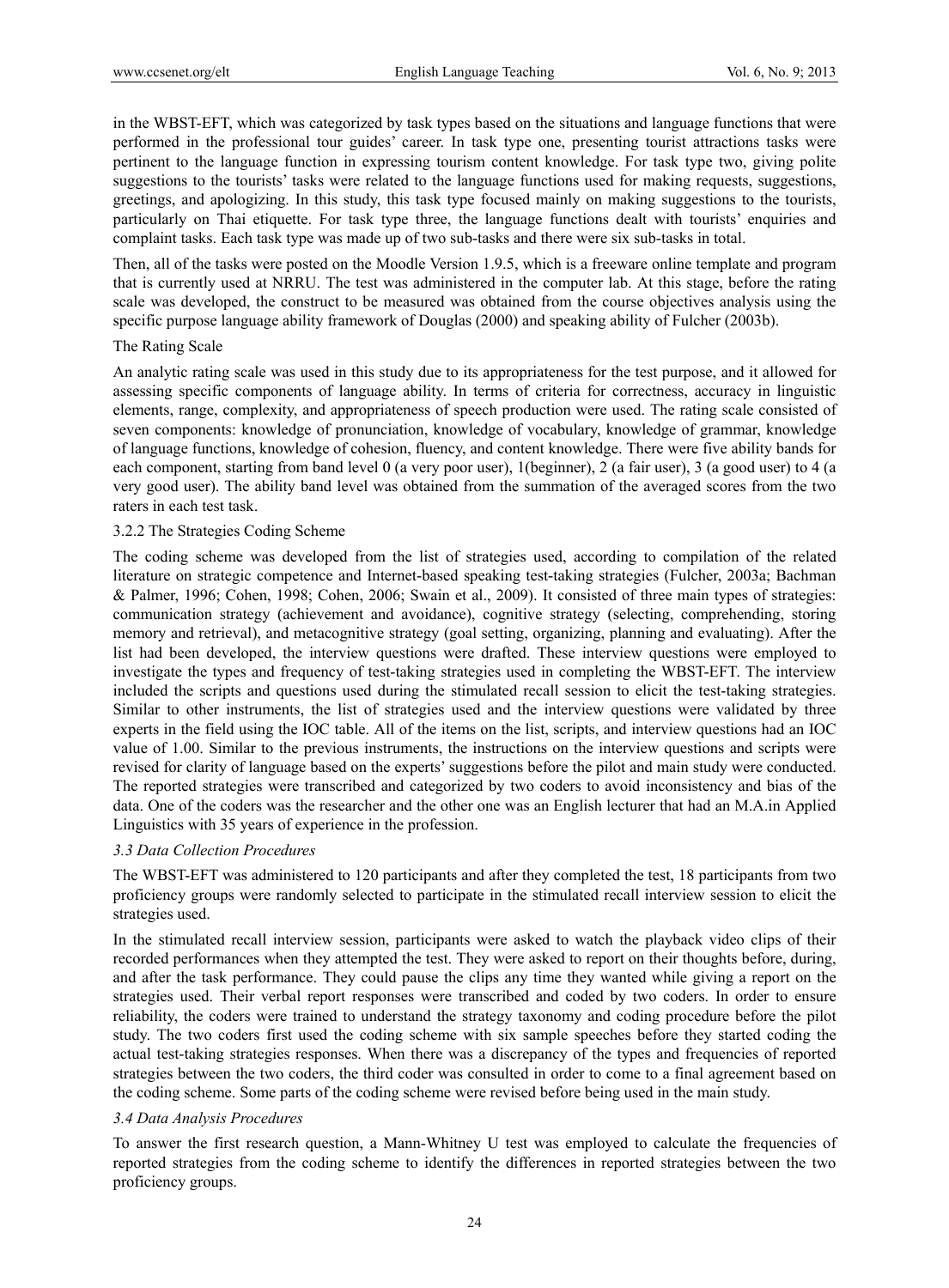To answer the second research question, the frequencies of the strategies used by the low-proficiency students and an in-depth qualitative content analysis were employed to transcribe and code the data to investigate the strategies that the low-proficiency students needed to be trained in order to improve their LSP speaking ability.

### **4. Results and Discussion**

## *4.1 Differences in Reported Strategies between the Two Proficiency Groups*

The results from the Mann-Whitney U test showed a significant difference between the two proficiency groups in both cognitive strategies ( $z=-2.8$ ,  $p < 0.05$ ) and metacognitive strategies ( $z=-3.08$ ,  $p < 0.05$ ), indicating that the two proficiency groups significantly and differently used these two strategies. The high-proficiency group reported more than twice as many cognitive strategies as the low-proficiency group (H=33%, L=21%). Similarly, the high-proficiency group reported almost twice as many metacognitive strategies as the low- proficiency group  $(H=19\%, L=10\%).$ 

As regards the sub-categories in the individual strategy, the results from the Mann-Whitney U test also indicated a significant difference among the six reported strategies between the two proficiency groups, selecting, z=-2.99, p>.05, (H=6.41%, L=2.28%), retrieval, z=-3.33, p>.05,(H=9.98%, L=2.26%), goal setting, z=-2.65, p>.05, (H=5.70%, L=1.90%), planning, z=-3.17, p>.05, (H=7.22%, L=3.80%), approximation, z=-2.55, p>.05,  $(L=1.90\%)$ , and restructuring, z=-2.20, p>.05, (H=1.52%).

The results show that the high-proficiency group outnumbers low-proficiency group in five strategies except the approximation strategy. Approximation was only used by the low-proficiency group to substitute the technical terms with more generic terms; this might be due to the limited lexicons of the low-proficiency group. Additionally, restructuring was solely employed by the high-proficiency group to solve the target language difficulties and to continue their responses, while the low-proficiency group would abandon the conversation.

The findings correspond with the studies of Song (2005) and Cabaysa and Baetiong (2010). The study of Cabaysa and Baetiong (2010) found a significant difference in the frequency of strategies used by the students of different levels of speaking proficiency, particularly in the use of metacognitive strategies. Similarly, the choices of strategy used by a particular proficiency group were also found in a recent study of Mendez Lopez (2011) in that the high-proficiency learners reported more complex speaking strategies than the lower-level language learners.

## *4.2 Strategies that Students Should Be Trained in to Improve Their LSP Speaking Ability*

The results from 4.1 indicate that the two proficiency groups significantly and differently reported six strategies, and five of them were mainly reported by high-proficiency students. Therefore, the low-proficiency students need to be trained in these strategies of selecting, retrieval, goal setting, planning, and restructuring.

These findings are pertinent to previous study of Swain et al. (2009) on the speaking strategies used in the Internet-based TOEFL. The findings showed that a particular type of strategy was associated with the proficiency levels. Communication strategies were employed more by the undergraduate students than the graduate students, while the graduate students outnumbered their counterparts in cognitive and affective strategies.

In-depth details on the differences in the use of the five strategies between the high- and low-proficiency students are presented in the following qualitative content analysis from the students' verbal reports. These strategies are the five reported strategies that the low- proficiency students need to be trained in. The reports were from the 18 students in attempting the WBST-EFT, nine high-proficiency students and nine low-proficiency students. The students' identification was coded by the letter 'H,' representing 'the High-proficiency group,' and the letter 'L,' representing 'the Low-proficiency group.' The number indicates the reporter. The brackets represent the information added by the researcher for explicit understanding of the speech, and '\*' represents a strategy that was not in the taxonomy. The categorization of the strategies in this study is based on Swain et al. (2009, pp. 68-69).

### 4.2.1 The Selecting or Attending Strategy

The selecting or attending strategy was used to direct attention to a specific feature of the task.The students focused on the different and prominent parts of the test tasks. For example, high-proficiency students focused on the salient features of the pictures, the important information and key words, instructions, types of questions from tourists' speech, situations, and vocabulary and tourists' gestures. The majority of high- proficiency students mainly focused on important information from the test prompt, whereas low-proficiency students were able to only focus on the key words due to their low ability in English. Some examples are given below.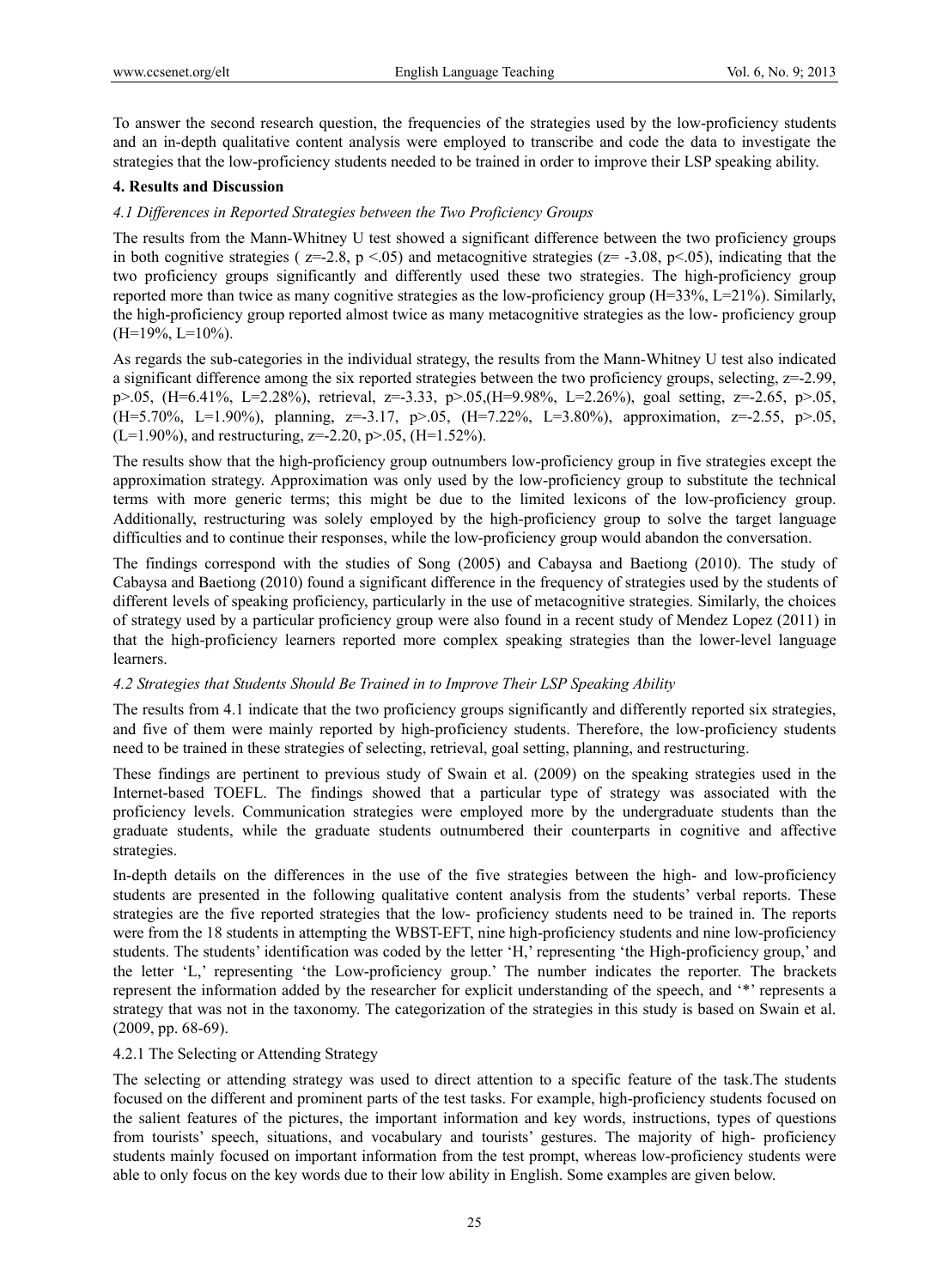- Focusing on important information and key words
- H3: [I] focused on the important part and answered in my own words [To explain] Wat Phra Kaew [the Emerald Buddha Temple], [I] used "This is the Emerald Buddha Temple."
- L1: [I] listened carefully to the vocabulary. [Tourists] spoke too fast [and I] could not catch up.

# 4.2.2 The Retrieval Strategy

The retrieval strategy was used to retrieve L2 linguistic resource and background knowledge to attempt the test tasks.This included recombining the target language knowledge, transferring L1 linguistic knowledge, translating L1 to L2, recalling, \*remembering L2 linguistic knowledge and \*using pictures to recall L2 linguistic knowledge. Almost all of the sub-strategies were mainly reported by high-proficiency students, and they primarily relied on their L2 knowledge. In contrast, the low-proficiency students depended on their L1 linguistic knowledge as could be seen from transferring their L1 linguistic knowledge, which was only reported by this group of students. Some examples are presented below.

- Remembering L2 linguistic knowledge
- H4: [I] thought of important L2 structures. For example, [I] wanted to warn the tourists to keep their wallet [so I] needed to translated some parts in Thai and translated back into L2 as "Please [be] careful for your wallet."
- **•** Transferring L1 linguistic knowledge
- L3: [I] sometimes used Thai grammar to construct sentences.

# 4.2.3 The Goal Setting Strategy

The goal setting strategy involved identifying the tasks and deciding what to do. In this strategy, the students identified the different parts of the tasks before organizing their thoughts to respond to the tasks. Similar to the previous strategies, the goal setting strategy was primarily reported by the high-proficiency group. High-proficiency students identified the information in the tasks and in the prompt, organized their thoughts, and thought of the reason for responding to the task. However, the low-proficiency students mainly focused on the information in the task and directly formulated their answer. Following are some examples.

- Identifying the information in the tasks and deciding what to do
- H2: For example, with the picture or tour program [I] needed to understand first and decided on what to do.
- H8: [I] listened and [tried to] understand [the conversation]. For example [in the] complaint [situation I] needed to apologize first and then tried to find the supporting reason to respond [to the task].
- L7: [I] found out on what the tourists wanted to prepare the answer.

## 4.2.4 The Planning Strategy

The planning strategy dealt with deciding how to use existing linguistic knowledge and background tourism knowledge to respond to the test task. High-proficiency students decided to use their tourism knowledge that was relevant to the prompt and situations; they also used their linguistic knowledge by organizing the existing grammatical sentence structures and vocabulary to respond to the task. However, the low-proficiency students mainly used their knowledge of tourism that they had learned from the class and directly formulated their answer. Examples of the sub-strategy are listed below.

- Organizing grammatical sentence structures and background knowledge related to prompts
- H1: [I] thought of how to use the tourism information to respond [to] the prompt. And which structures should be used?
- H2: Yes, I needed to use tourism knowledge to respond to the task. But, if I struggled, I put my opinions especially for the recommendation for the tourists. Then, I think of grammatical structures.
- L5: [I] tried to think of how to use the tourism information from the class to warn the tourists. [I] focused on Thai cultural information on prohibition. Then, [I] made sentences.

## 4.2.5 The Restructuring Strategy

The restructuring strategy was employed in the case when the students used different structures to convey the similar meaning of the message and most of the time they substituted less complex structures with more complex ones. This strategy was only used by the high-proficiency students. For instance,

H8: [I] used easy sentences that [I] could think of to answer [the question].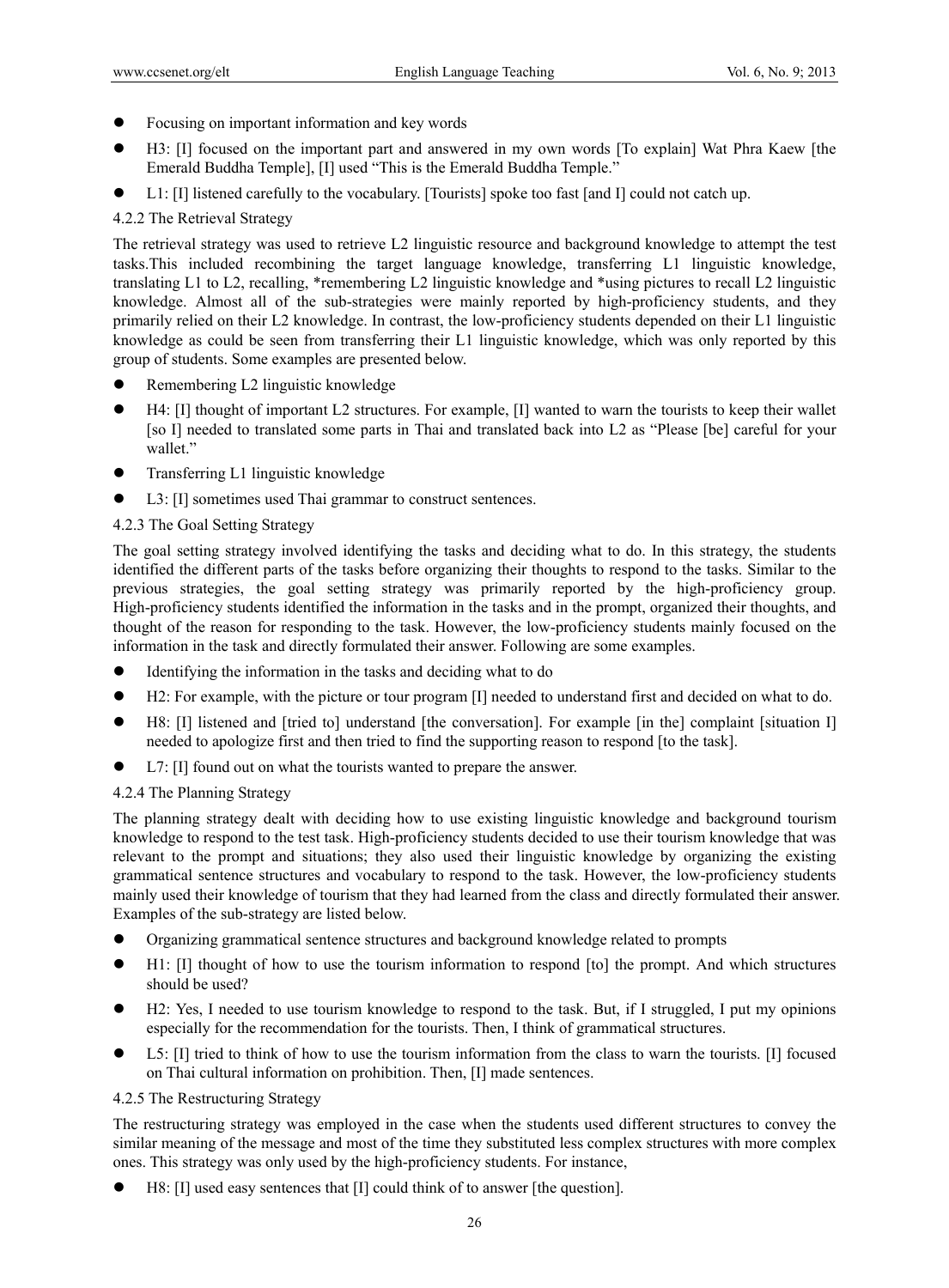H9: [I] used the closest meaning sentence like "Sorry sir, I hope it's not [doesn't] happen again" for "I'm sorry sir I won't let it happen again."

### **5. Conclusion and Implications**

This study aimed to compare the types and frequencies of speaking strategies used by high- and low-proficiency students in attempting the WBT-EFT, and to investigate the strategies in which low-proficiency students should be trained in order to improve their LSP speaking ability. The findings showed that the high-proficiency students significantly reported higher frequencies of cognitive and metacognitive strategies than the low-proficiency students. Further, the results from the qualitative analysis showed that the high-proficiency students used more complex details in all of the sub-strategies than did the low-proficiency students. The high-proficiency students also primarily relied on their L2 linguistic knowledge to respond to the test task, whereas the low-proficiency students depended mostly on their L1 linguistic knowledge. The low-proficiency students should be trained to effectively employ these strategies to improve their LSP speaking ability.

Since LSP has precise characteristics of language use in a particular situation and in particular test tasks, and strategic competence or metacognitive strategies are hierarchically used in LSP ability (Douglas, 2000), LSP instructors should therefore train low-proficiency students in how to effectively use these strategies to improve their LSP speaking ability. Additionally, these strategies should be emphasized in English for Tourism course instructional methods and course content design. To be precise, lecturers could prepare low-proficiency students to set their goals before they actually attempt the test task by identifying the information from both the instruction and the prompt in the test task before organizing their responses. Then, they should plan their responses by thinking about how to use their tourism content knowledge that was related to the test task; and most importantly they should think about how to organize the L2 grammatical structures and vocabulary in their answer. They should also use the selecting strategy by focusing on the information from both the directions of the test task and the situation in the prompt, including the key words in the test. They also should be instructed to effectively use the retrieval strategy by thinking directly about the L2 grammatical structures that are related to the test task. Finally, they should be trained to restructure their answers by using different grammatical structures to formulate their responses. They should be informed that it is better to use easy structures than just skip a task without providing an answer. It was found in previous study that low-ability students just abandoned the test instead of using this strategy, whereas high-ability students tried to adjust their answers by substituting less complex structures for more complex ones (Phaiboonnugulkij, 2011).

Owing to the advantages of online technology for pedagogical purposes, low-proficiency students could use this test for self-diagnostic purposes, which has been mentioned for its suitability by a number of scholars (Chapelle & Douglas, 2006; Roever, 2001). In this learning environment, students can assess and practice their speaking skill at their own pace due to the primary advantage of this online test regarding its logistic flexibility (Roever, 2001). Students can re-practice and re-assess themselves. On the other hand, lecturers can use this online test as an instructional instrument to train low-proficiency students to use effective strategies through this medium since it is possible to store students' responses and retrieve the data at any time. Because of its numerous technological advantages (inexpensive test construction from free downloadable programs, central storage of item banks, and less dependence on sophisticated software and hardware), an online LSP speaking test could be used in other LSP courses at NRRU to improve speaking ability for a large number of students, as well as providing them with the opportunity to learn and evaluate their own performances.

#### **Acknowledgements**

The author would like to thank the Office of the Higher Education Commission, Thailand, according to the Strategic Network Project for Production and Development of High Educational Institution Instructors in the Domestic Doctoral Degree Program, for their financial support in conducting this study.

### **References**

- Alderson, J. C. (2009). Test review: Test of English as a Foreign Language TM: Internet-based test (TOEFL iBT). *Language Testing, 26*(4), 621-631. http://dx.doi.org/10.1177/0265532209346371
- Anderson, J. R. (1983). *The architects of cognition*. Cambridge, MA: Harvard University Press.
- Bachman, L. F., & Palmer, A. S. (1996). *Language testing in practice*. Oxford: Oxford University Press.
- Douglas, D. (2000). *Assessing languages for specific purposes*. Cambridge: Cambridge University Press.
- Cabaysa, C. C., & Baetiong, L. R. (2010). Language learning strategies of students at different levels of speaking proficiency*. Education Quarterly*, *68*(1), 16-35.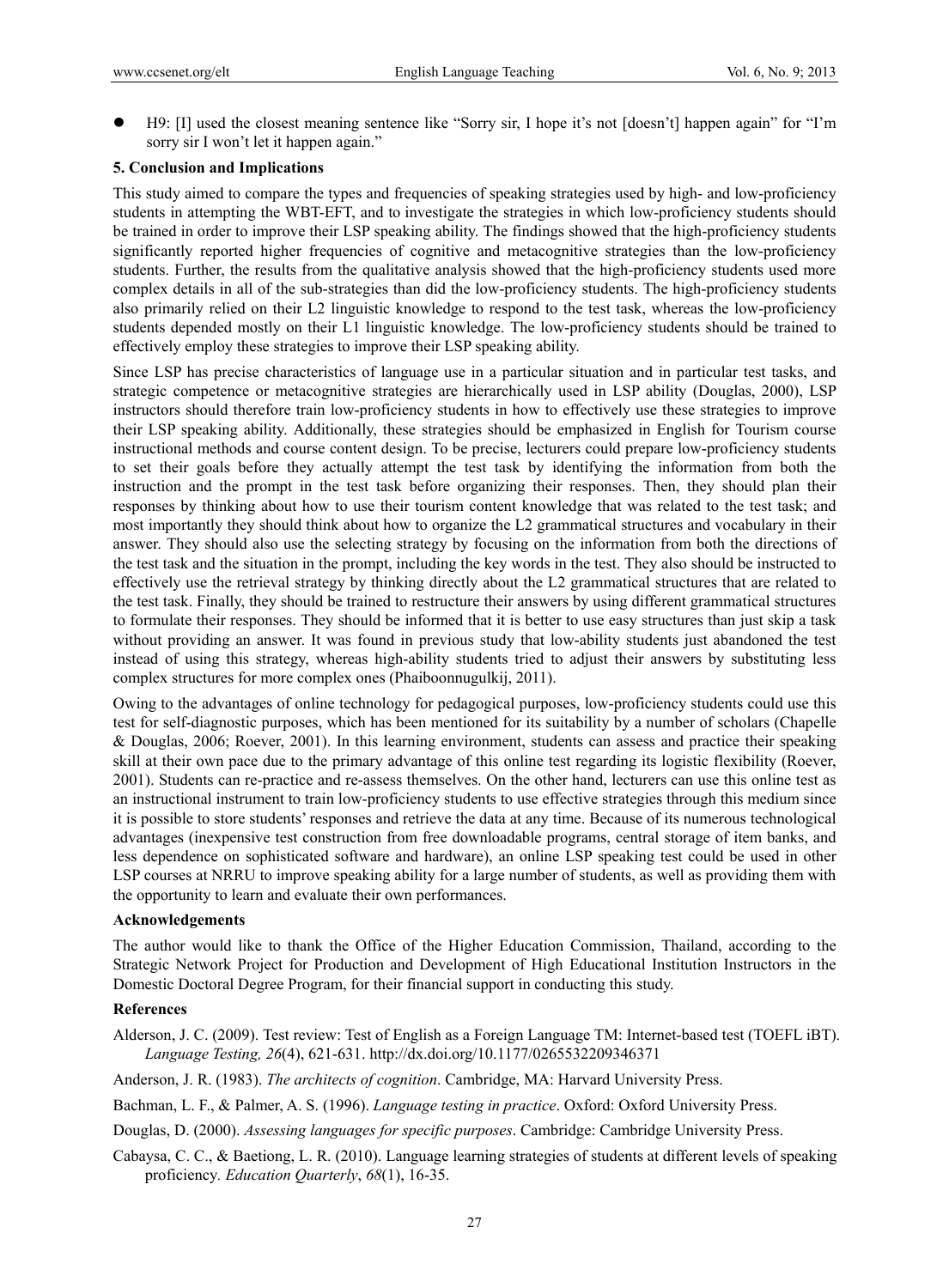- Chapelle, C. A., & Douglas, D. (2006). *Assessing language through computer technology*. Cambridge: Cambridge University Press.
- Cohen, A. D. (1998). *Strategies in learning and using second language*. New York: Addison Wesley Longman Limited.
- Cohen, A. D. (2006). The coming age of research on test-taking strategies. *Language Assessment Quarterly, 3*(4), 307-331. http://dx.doi.org/10.1080/15434300701333129
- Elder, C. (2001). Assessing the language proficiency of teachers: are there any teacher controls? *Language Testing, 18*(2), 149-170. http://dx.doi.org/10.1177/026553220101800203
- Fulcher, G. (2003a). Interface design in computer-based language testing. *Language Testing*, *20*(4), 384-408. http://dx.doi.org/10.1191/0265532203lt265oa
- Fulcher, G. (2003b). *Testing second language speaking*. London: Pearson Education.
- Garcia, Laborda, J. (2007a). From Fulcher to PLEVALEX: issues in interface design, Validity and reliability in internet based language testing. *CALL-EJ Online, 9*(1). Retrieved from http://callej.org/journal/9-1/laborda.html
- Garcia, Laborda, J. (2007b). On the net: introducing standardized EFL/ESL exams. *Language Learning and Technology, 11*(2), 3-9.
- Hamilton, L. S., Klein, S. P., & Lorie, W. (2000). *Using Web-based Testing for Large-scale Assessment*. Santa Monica: RAND Corporation. Retrieved from http://www.rand.org/pubs/issue\_papers/IP196.html
- Lam, W. Y. K. (2007). Tapping ESL learners' problems and strategies in oral communication tasks: Insight from stimulated recall. *Prospect*, *22*(1), 56-71.
- Littlemore, J. (2003). The communicative effectiveness of different types of communication strategy. *System, 31*, 331-347. http://dx.doi.org/10.1016/S0346-251X(03)00046-0
- Ma, T. (2009). An empirical study on the comparison between strategies on oral English classes and writing English classes. *English Language Teaching*, *2*(2), 39-45.
- Mendez, Lopez, M. (2011). Speaking strategies used by BA ELT students in public universities in Mexico. *MEXTESOL Journal, 35*(1), 1-22.
- Nakatami, Y. (2006). Developing an oral communication strategy inventory. *The Modern Language Journal*, *9,* 151-168. http://dx.doi.org/10.1111/j.1540-4781.2006.00390.x
- Phaiboonnugulkij, M. (2011). The Effects of Web-based Speaking Test in English for Tourism (WBST-EFT) Task Types and English Proficiency Levels on Students' Speaking Performance and an Investigation of Their Attitudes and Test Taking Strategies. (Doctoral Dissertation). Chulalongkorn University, Thailand.
- Roever, C. (2001). Web-based language testing. *Language Learning and Technology*, *5*(2), 84-94.
- Smith, B. (2003). The use of communication strategies in computer-mediated communication. *System, 31,* 29-53. http://dx.doi.org/10.1016/S0346-251X(02)00072-6
- Song, X. (2005). Language learner strategy use and English proficiency on the Michigan English Language Assessment Battery. *Spaan Fellow Working Papers in Second or Foreign Language Assessment*, *3*, 1-26.
- Swain, M, Huang, L., Barkaoui, K., Brooks, L., & Lapkin, S. (2009). Educational Testing Service (ETS). *The speaking section of the TOEFL iBT (SSTiBT): Test-takers' reported strategic behaviors* (TOEFL iBT Research Report No.10). Retrieved from http://www.ets.org/Media/Research/pdf/RR-09-30.pdf
- Thailand, Tourist, Arrivals. (2011). Thailand Tourist Arrivals from 2007 to 2011 Per Quarter. Retrieved from http://www.thaiwebsite.com/tourism.asp
- Ting, S., & Phan, G. Y. L. (2008). Adjusting communication strategies to language proficiency. *Prospect*, *23*(1), 1-9.
- Yu, E. (2012). Does gender, test medium, or attitude matter? Analyzing test takers' responses to technology-mediated speaking tests. *Language Testing and Assessment, 1,* 1-30*.* Retrieved from http://www.altaanz.org/uploads/5/9/0/8/5908292/2\_yu.pdf
- Van Moere, A. (2006). Validity evidence in a university group oral test. *Language Testing*, *23*(4), 411–440. http://dx.doi.org/10.1191/0265532206lt336oa